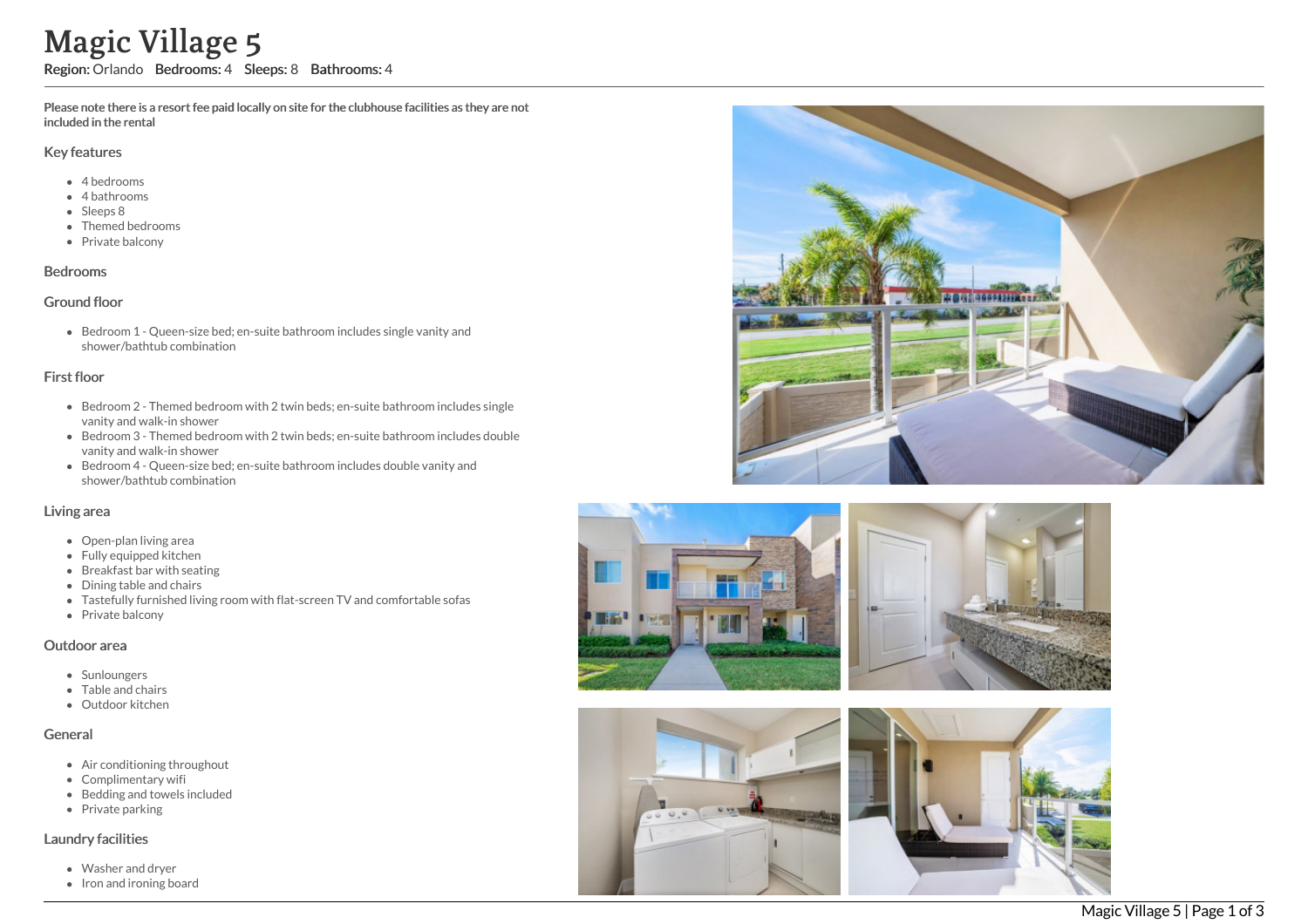## Children's equipment available for hire

- Crib
- Stroller
- $\bullet$  High chair
- $\bullet$  Pack and play

## Resort facilities

Located in the heart of Orlando, just 10 minutes from Disney World, Magic Village is home to a number of fantastic amenities. Guests can enjoy access to a heated outdoor pool, a 24hr restaurant and a fully equipped gym onsite. Built in 2014, this 4-star family-friendly resort is surrounded by a plethora of local restaurants and shopping plazas and is just a short drive from Blizzard Beach, Disney's Hollywood Studios and Animal Kingdom.

# Places of interest

- Orlando International Airport 18.6 miles
- Disney World 3.7 km
- Hollywood Studios 2.5 miles
- Animal Kingdom 1.6 miles